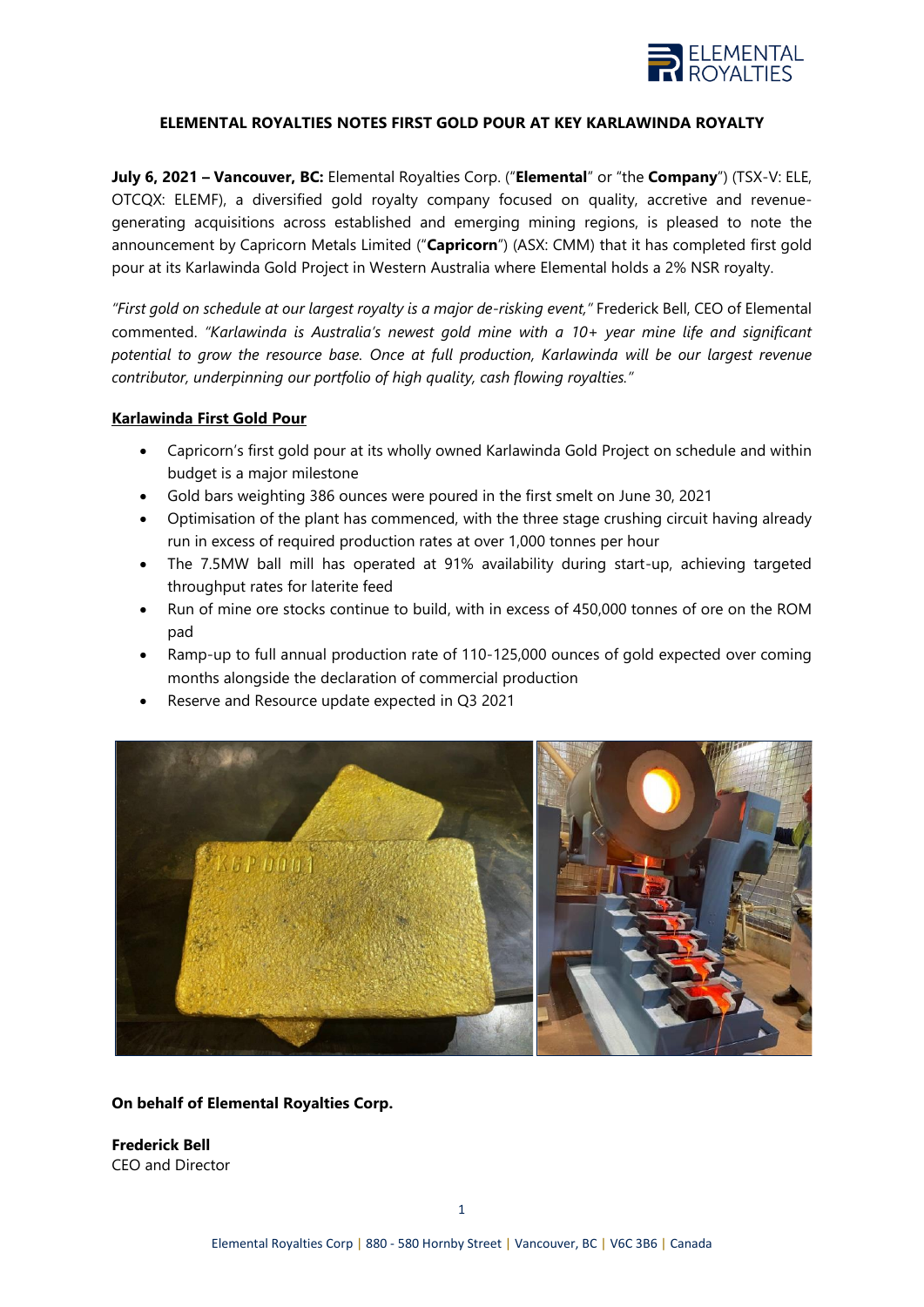

### **Corporate Inquiries:**

Dustin Zinger, Investor Relations Manager Corporate Website: [www.elementalroyalties.com](http://www.elementalroyalties.com/) Direct: +1 (604) 653-9464 Email: [dustin@elementalroyalties.com](mailto:dustin@elementalroyalties.com)

Elemental is a proud member of Discovery Group. For more information please visit: [www.discoverygroup.ca](http://www.discoverygroup.ca/) or contact 604-653-9464.

TSX.V: ELE | OTCQX: ELEMF | ISIN: CA28619L1076

# **About Elemental Royalties**

Elemental is a gold-focused royalty company listed on the TSX-V in Canada and provides investors with lower risk precious metals exposure through a portfolio of nine high-quality royalties. This enables investors to benefit from ongoing royalty revenue, future exploration upside and low operating costs. Elemental's experienced team seeks to secure royalties in advanced precious metals projects, run by established operators, from its pipeline of identified opportunities.

# **Qualified Person**

Richard Evans, FAusIMM, is Senior Vice President Technical for Elemental, and a qualified person under National Instrument 43-101 – Standards of Disclosure for Mineral Projects, has reviewed and approved the scientific and technical disclosure contained in this press release.

# *Neither the TSX-V nor its Regulation Service Provider (as that term is defined in the policies of the TSX-V.) accepts responsibility for the adequacy or accuracy of this press release.*

### **Cautionary note regarding forward-looking statements**

This release contains certain "forward looking statements" and certain "forward-looking information" as defined under applicable Canadian securities laws. Forward-looking statements and information can generally be identified by the use of forward-looking terminology such as "may", "will", "should", "expect", "intend", "estimate", "anticipate", "believe", "continue", "plans" or similar terminology.

Forward-looking statements and information include, but are not limited to, statements with respect to the future growth and development of the Company. Forward-looking statements and information are based on forecasts of future results, estimates of amounts not yet determinable and assumptions that, while believed by management to be reasonable, are inherently subject to significant business, economic and competitive uncertainties and contingencies. Forward-looking statements and information are subject to various known and unknown risks and uncertainties, many of which are beyond the ability of Elemental to control or predict, that may cause Elemental's actual results, performance or achievements to be materially different from those expressed or implied thereby, and are developed based on assumptions about such risks, uncertainties and other factors set out herein, including but not limited to: the requirement for regulatory approvals and third party consents, the impact of general business and economic conditions, the absence of control over the mining operations from which Elemental will receive royalties, including risks related to international operations, government relations and environmental regulation, the inherent risks involved in the exploration and development of mineral properties; the uncertainties involved in interpreting exploration data; the potential for delays in exploration or development activities; the geology, grade and continuity of